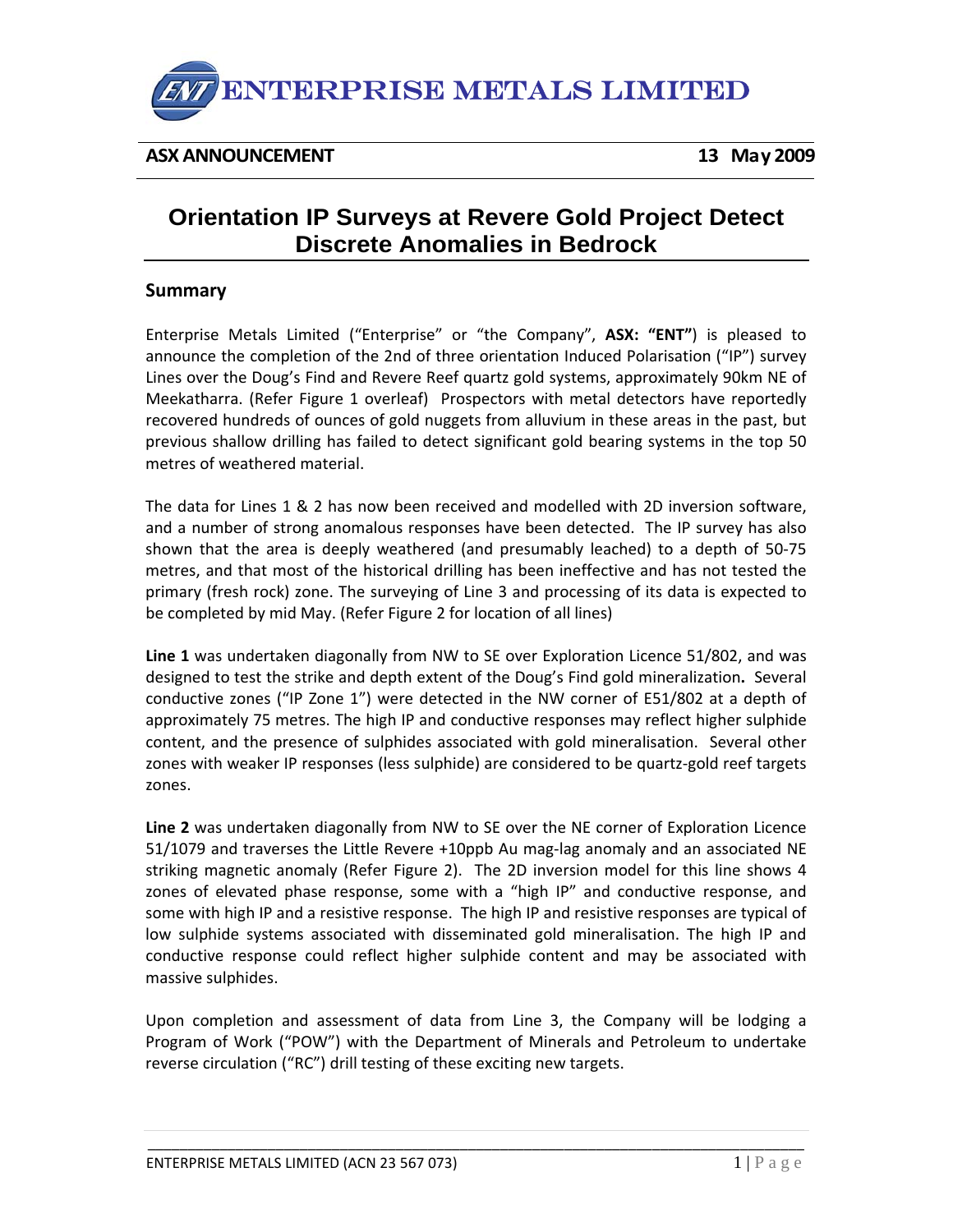

**Figure 1. Revere Project Location Plan** 

# **Work Completed**

In April 2009 Zonge Engineering commenced a pole‐dipole (50 metre/100 metre dipoles) orientation IP survey at the Revere Project area. The initial results from Line 1 of this survey were reported in the Company's Quarterly Activities report to the ASX dated 29 April 2009.



**Figure 2. 2009 Pole-Dipole Induced Polarisation Survey Location Plan**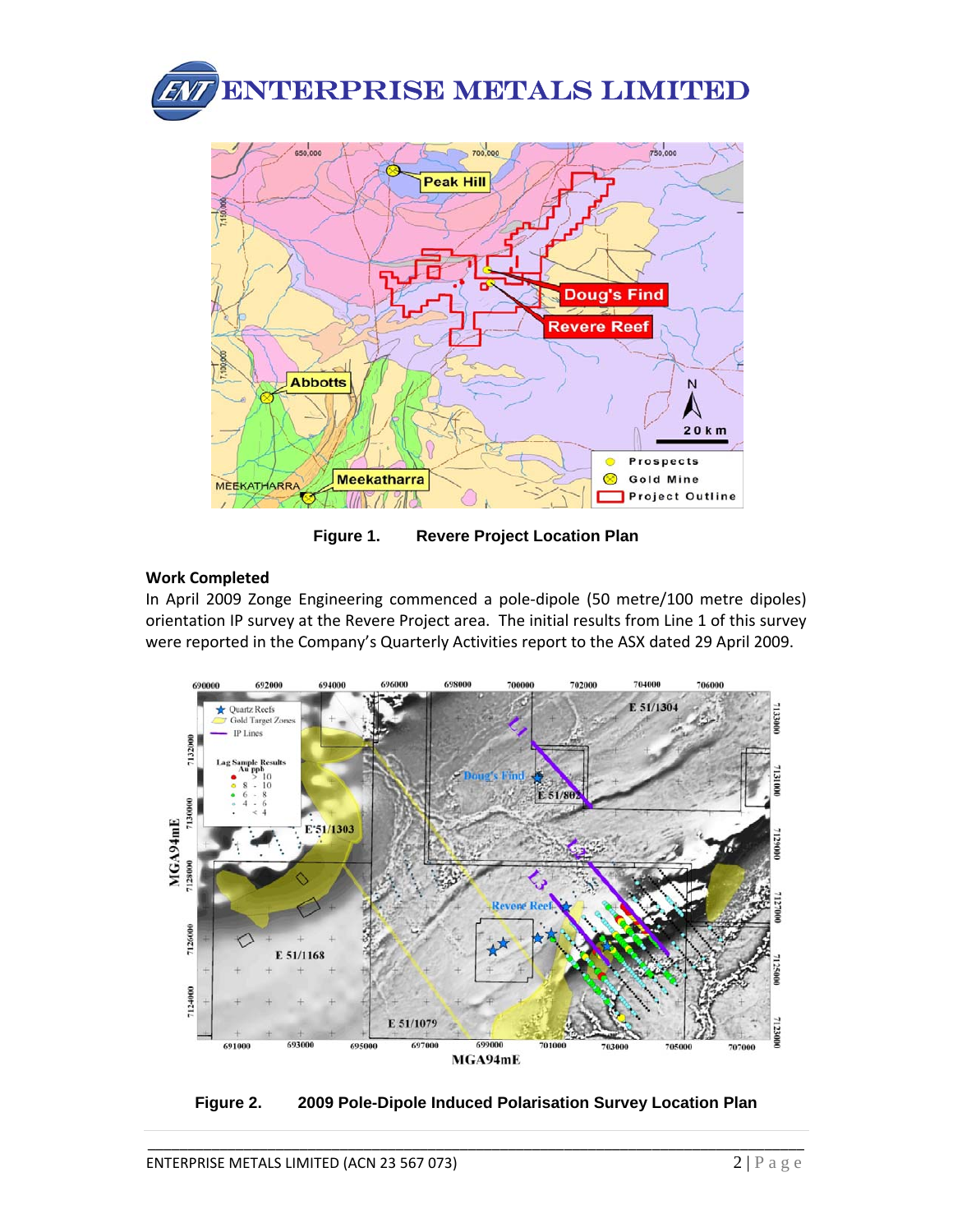

#### **Line 1**

Line 1 cuts diagonally across Exploration Licence 51/802 from NW to SE. The 2D inversion model for Line 1 is shown in Figure 3 below. The 2D model has been weighted to produce a vertical biased solution.

The modelling shows the upper 50m is weathered (the white line in Figure 3). This weathered layer is slightly conductive and has a low phase (IP) response (probably leached). The IP inversions show 4 zones of elevated phase response. These zones can be categorised into 2 types based on associated resistivity responses.

The first type is high IP associated with a conductive response – IP Zone 1 with Conductors 1 and 2. The second type is high IP associated with a resistive response – IP zones 2, 3 and 4. IP Zone 1 is located in the NW corner of E51/802 and lies between stations 3000 and 3800 at a depth of approximately 75m. The response observed is complex and is mostly sourced by multiple zones. The IP Zone 1 response encompasses two conductive zones (centred about station 3250 and 3600). The high IP and conductive responses could reflect higher sulphide content (Cu/Au mineralisation).

IP Zones 2, 3 and 4 are associated with resistive zones. Zone 2 is possible the NE strike extension the Doug's Find Quartz Au Reef. These zones have a weaker IP response (less sulphide) and are considered to be Au reef targets zones.



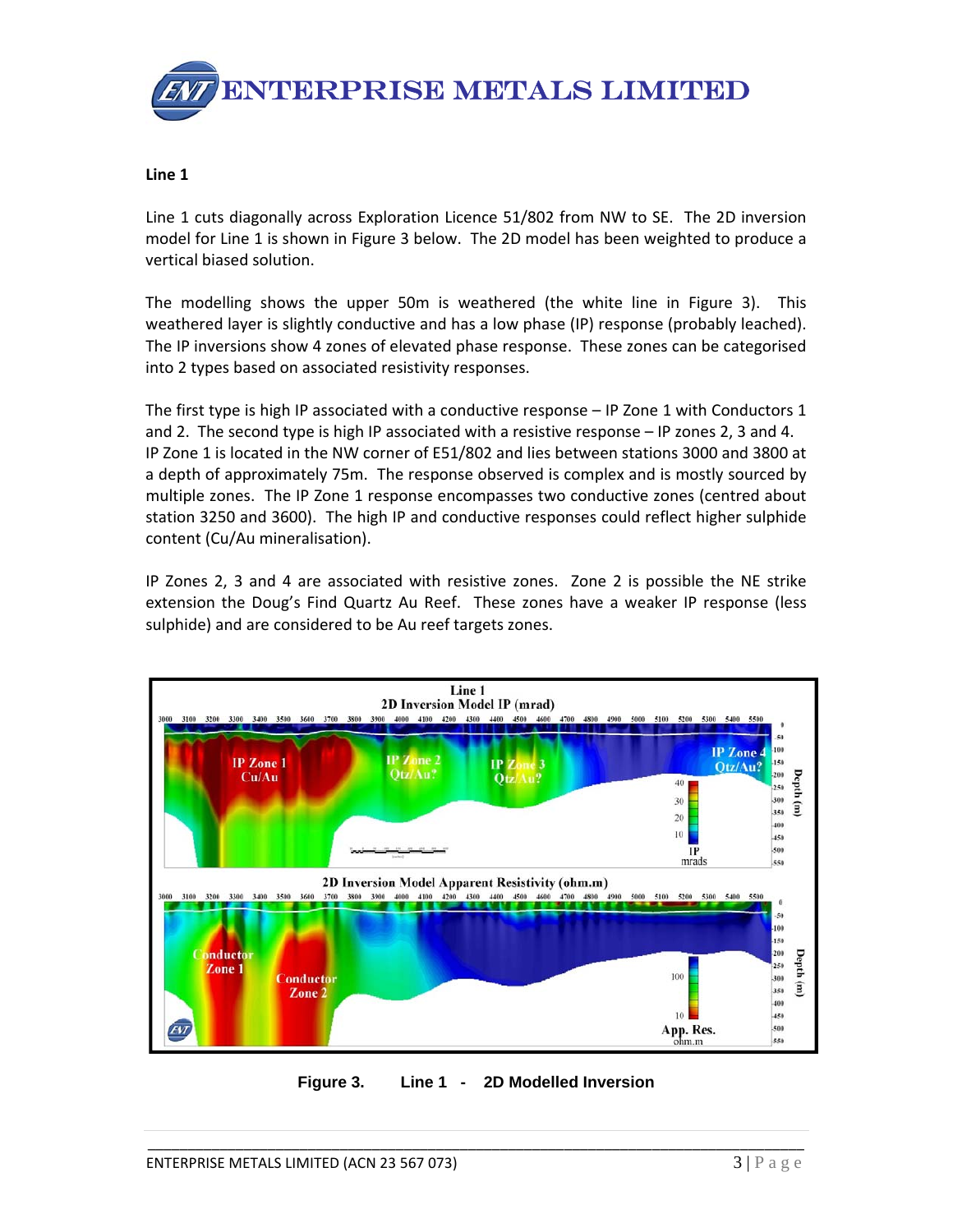

#### **Line 2**

Line 2 cuts diagonally across the north-east corner of Exploration Licence 51/1079 from NW to SE. (Refer Figure 2). The 2D inversion model for Line 2 is shown in Figure 4. The 2D model has been weighted to produce a vertical biased solution. The modelling shows the upper 50-75m is weathered (the white line in Figure 4). This weathered layer is slightly conductive and has a low phase (IP) response (probably leached). The IP inversions show 4 zones of elevated phase response. These zones can be categorised into 2 types based on associated resistivity responses as follows:

- 1. high IP associated with a conductive response IP Zone 3 with Conductor Zone 1.
- 2. high IP associated with a resistive response IP Zones 1, 2, 4 and 5.

IP Zone 1 is located on the NW end of the line and lies between stations 3000 and 3400 at a depth of approximately 75m. The IP response has not been closed off to the NW and most likely extends past station 3000. The response observed is complex and is mostly sourced by multiple bodies. IP Zone 1 response is associated with resistive bedrock. This type of response is similar for IP Zones 2, 4 and 5. The higher IP and resistive responses are typical of low sulphide systems (disseminated Au mineralisation).

IP Zone 3 is associated with conductive Zone 1. The observed response is complex and is most likely to have multiple sources. The most conductive response is at station 5050, which appears to have an IP halo. The high IP and conductive response could reflect higher sulphide content or massive sulphides.



**Figure 4. Line 2 - 2D Modelled Inversion**